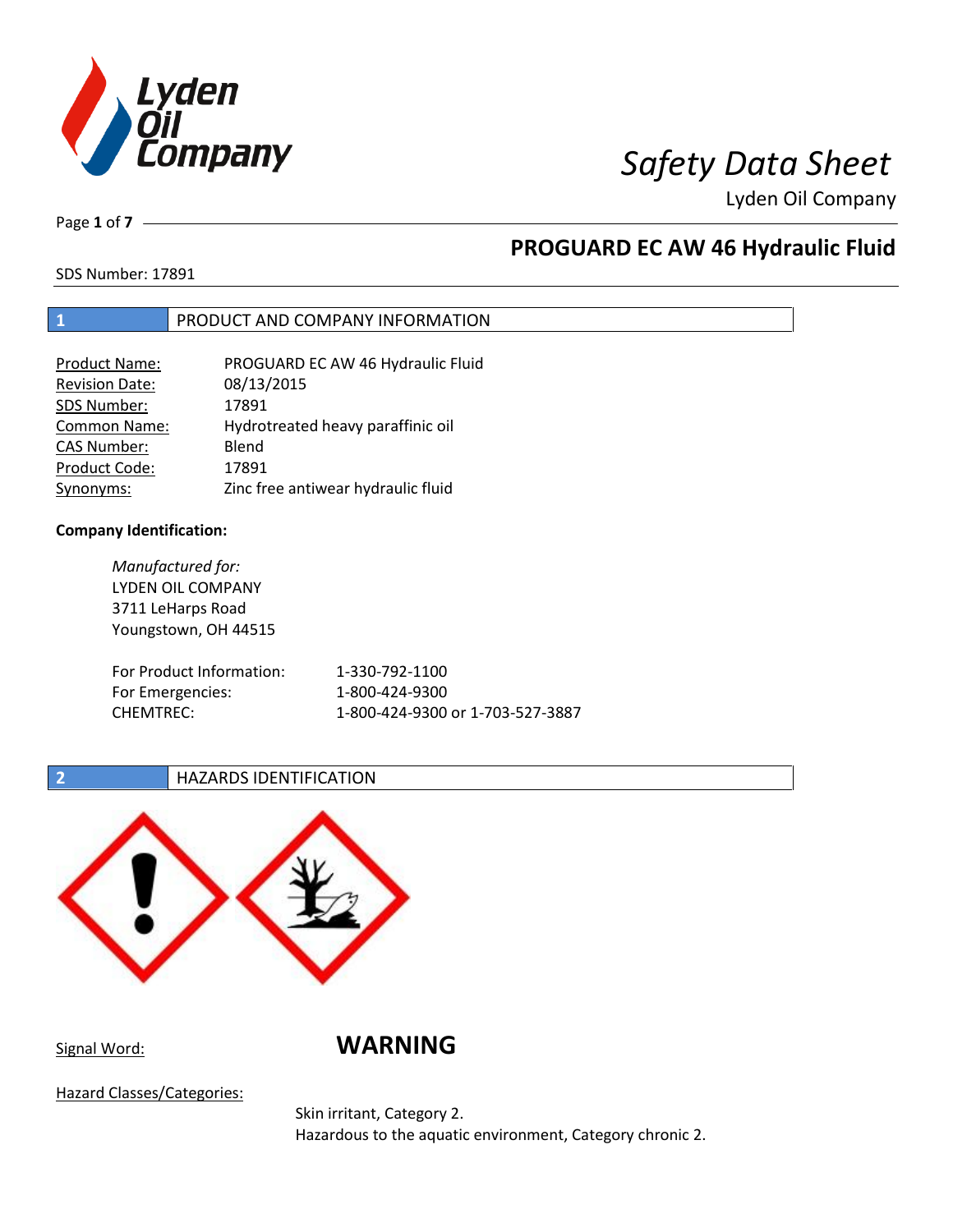

Page **2** of **7**

# **PROGUARD EC AW 46 Hydraulic Fluid**

| <b>SDS Number: 17891</b>   |                                                                       |
|----------------------------|-----------------------------------------------------------------------|
| Hazard Statement(s):       |                                                                       |
|                            | H315: Causes skin irritation.                                         |
|                            | H411: Toxic to aquatic life with long-lasting effects.                |
| Precaution Statement(s):   |                                                                       |
|                            | P101: If medical advice is needed, have product container or label at |
|                            | hand.                                                                 |
|                            | P102: Keep out of reach of children.                                  |
|                            | P103: Read label before use.                                          |
|                            | P302+352: IF ON SKIN: Wash with plenty of water                       |
|                            | P273: Avoid release to the environment.                               |
| Other Hazard Statement(s): |                                                                       |
|                            | Repeated skin contact may cause dermatitis or an oil acne.            |

### **3** COMPOSITION / INFORMATION ON INGREDIENTS

Ingredients:

*Mixture of the substances listed below with nonhazardous additions.*

| <b>Chemical Name</b>                                      | <b>CAS Number</b> | Percentage |
|-----------------------------------------------------------|-------------------|------------|
| Distillates (petroleum), solvent-dewaxed heavy paraffinic | 64742-65-0        | $>95$      |
| Additives                                                 | N/A               |            |

*\*Any concentration shown as a range is to protect confidentiality or is due to batch variation.*

| $\sqrt{4}$    | <b>FIRST AID MEASURES</b>                                                                                         |  |
|---------------|-------------------------------------------------------------------------------------------------------------------|--|
|               | Description of First Aid Measures:                                                                                |  |
| Inhalation:   | If symptoms develop, move victim to fresh air. If symptoms persist,<br>obtain medical attention.                  |  |
| Skin Contact: | Wash with soap and water. Remove contaminated clothing and wash<br>before reuse. Get medical attention if needed. |  |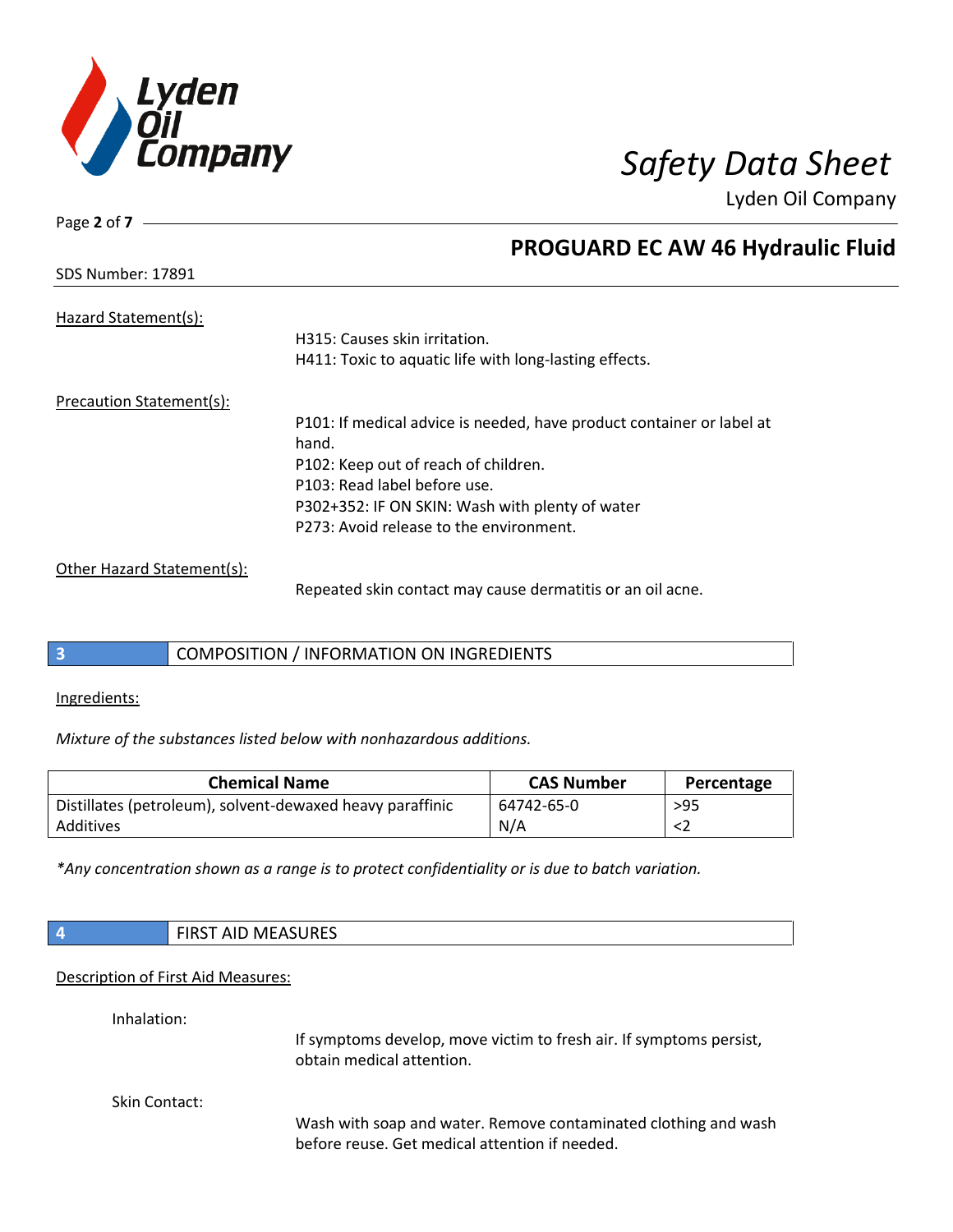

| Page 3 of 7 $\_\_\_\_\_\$                     |                              |                                                                                                                                                                                                   |
|-----------------------------------------------|------------------------------|---------------------------------------------------------------------------------------------------------------------------------------------------------------------------------------------------|
|                                               |                              | <b>PROGUARD EC AW 46 Hydraulic Fluid</b>                                                                                                                                                          |
| <b>SDS Number: 17891</b>                      |                              |                                                                                                                                                                                                   |
| Eye Contact:                                  |                              | Rinse opened eye for several minutes under running water. If<br>symptoms persist, consult medical attention.                                                                                      |
| Ingestion:                                    | attention.                   | Rinse mouth with water. If symptoms develop, obtain medical                                                                                                                                       |
| Symptoms and Effects, both acute and delayed: |                              | No further relevent data available.                                                                                                                                                               |
| <b>Recommended Actions:</b>                   |                              | Treat symptomatically. Call a doctor or poison<br>control center for guidance.                                                                                                                    |
| $\overline{\mathbf{5}}$                       | FIRE FIGHTING MEASURES       |                                                                                                                                                                                                   |
| Recommended Fire-Extinguishing Equipment:     |                              | Use dry powder, foam, or carbon dioxide fire<br>extinguishers. Water may be ineffective in fighting<br>an oil fire unless used by experienced fire fighters.                                      |
| Possible Hazards During a Fire:               |                              | Hazardous combustion products may include: A<br>complex mixture of airborne solid and liquid<br>particulates and gases (smoke). Carbon monoxide.<br>Unidentified organic and inorganic compounds. |
| <b>Recommendations to Firefighters:</b>       |                              | No special measures required.                                                                                                                                                                     |
|                                               | ACCIDENTAL DELEACE MEACLIDEC |                                                                                                                                                                                                   |

### **6** ACCIDENTAL RELEASE MEASURES

Personal Precautions:

I

Avoid contact with skin, eyes, and clothing. Keep away from sources of ignition.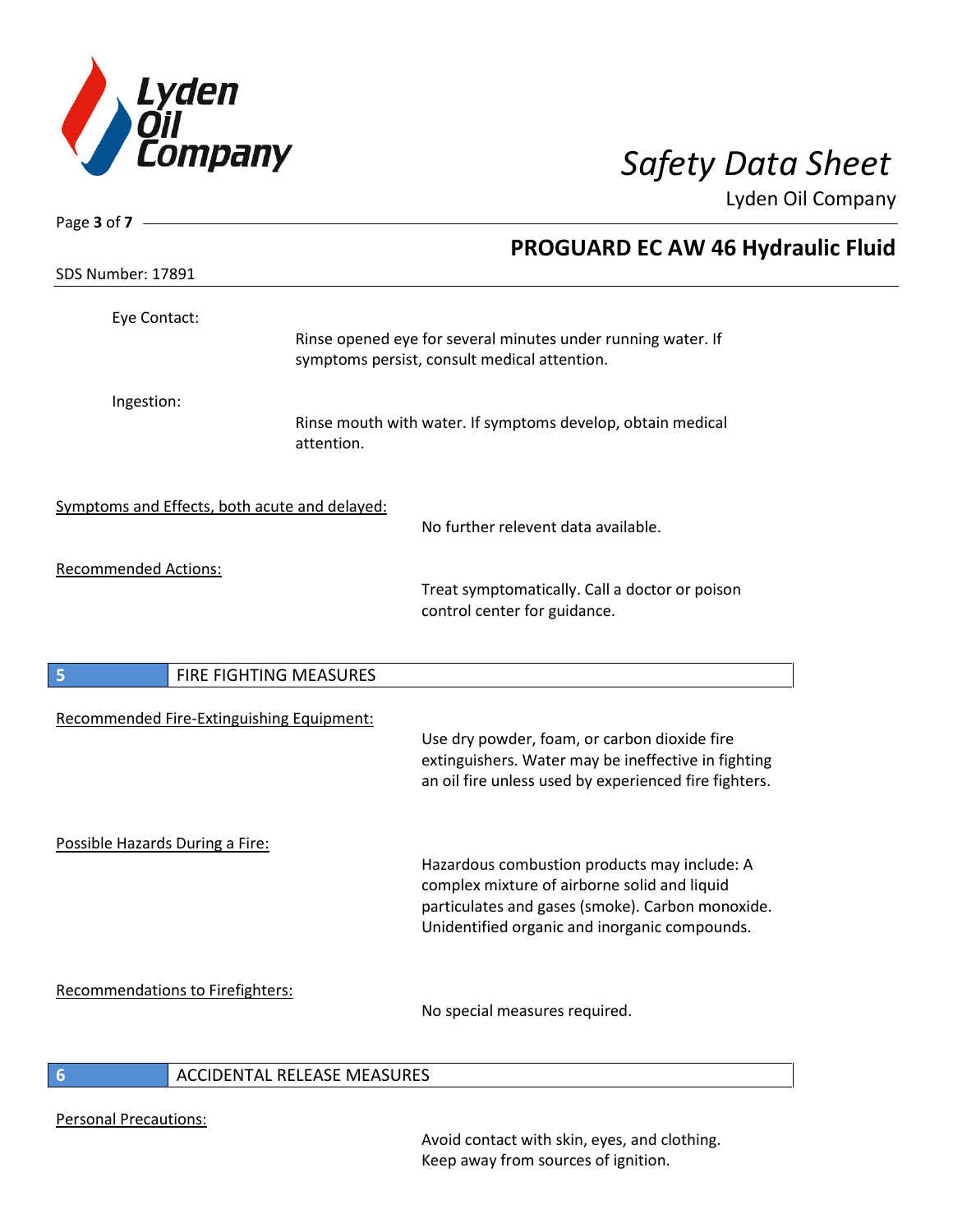

| Page 4 of 7 -                     |                                                                                                   |                                                                                          |
|-----------------------------------|---------------------------------------------------------------------------------------------------|------------------------------------------------------------------------------------------|
|                                   |                                                                                                   | <b>PROGUARD EC AW 46 Hydraulic Fluid</b>                                                 |
| <b>SDS Number: 17891</b>          |                                                                                                   |                                                                                          |
| <b>Emergency Procedures:</b>      |                                                                                                   |                                                                                          |
|                                   |                                                                                                   | Contain spilled material, collect in suitable and<br>properly labeled containers.        |
| <b>Environmental Precautions:</b> |                                                                                                   |                                                                                          |
|                                   |                                                                                                   | Do not allow to reach sewage system or any water<br>course.                              |
|                                   |                                                                                                   | Do not allow to enter ground waters.                                                     |
| Cleanup Procedures:               |                                                                                                   |                                                                                          |
|                                   |                                                                                                   | Pick up excess with inert absorbant material.                                            |
|                                   | <b>HANDLING AND STORAGE</b>                                                                       |                                                                                          |
| <b>Handling Precautions:</b>      |                                                                                                   |                                                                                          |
|                                   |                                                                                                   | Handle with care and avoid spillage on the floor.                                        |
|                                   |                                                                                                   | Do not cut, weld, drill, grind, braze, or solder<br>container.                           |
| <b>Storage Requirements:</b>      |                                                                                                   |                                                                                          |
|                                   |                                                                                                   | Keep container tightly sealed.                                                           |
|                                   |                                                                                                   | Keep away from sources of ignition.                                                      |
| 8                                 | EXPOSURE CONTROLS / PERSONAL PROTECTION                                                           |                                                                                          |
|                                   |                                                                                                   |                                                                                          |
| <b>Exposure Limits:</b>           |                                                                                                   | -64742-65-0 Distillates (petroleum), solvent-dewaxed heavy paraffinic (>95%):            |
|                                   | ACGIH TLV - Long-term value: 5mg/m <sup>3</sup><br>OSHA PEL - Long-term value: 5mg/m <sup>3</sup> |                                                                                          |
| <b>Engineering Controls:</b>      |                                                                                                   | All ventilation should be designed in accordance<br>with OSHA standard (29 CFR 1910.94). |
| Personal Protective Equipment:    |                                                                                                   |                                                                                          |

Wash hands before breaks and at the end of work. Use safety glasses and gloves.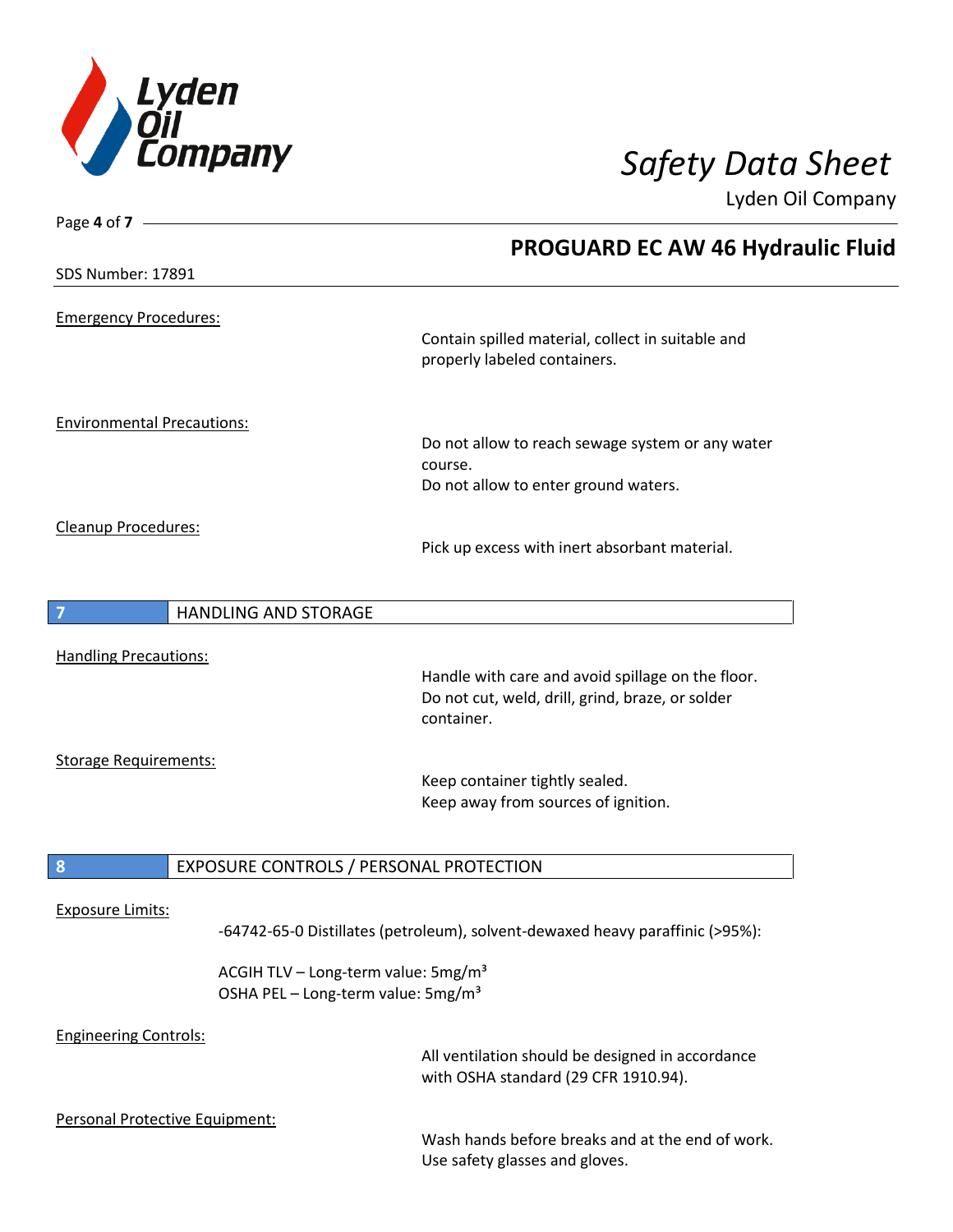

SDS Number: 17891

Page **5** of **7**

# **PROGUARD EC AW 46 Hydraulic Fluid**

## **9** PHYSICAL AND CHEMICAL PROPERTIES

| Color:                        | Amber                                       |
|-------------------------------|---------------------------------------------|
| <b>Physical State:</b>        | Liquid                                      |
| Odor:                         | Data not available                          |
| Odor Threshold:               | Data not available                          |
| pH:                           | Data not available                          |
| Melting Point:                | Data not available                          |
| <b>Boiling Point:</b>         | $>425^\circ$ F                              |
| <b>Boiling Range:</b>         | Data not available                          |
| Flash Point:                  | 248.9° C / 480° F (PMCC method)             |
| <b>Evaporation Rate:</b>      | Data not available                          |
| Flammability:                 | Data not available                          |
| Flammability Limits:          | Data not available                          |
| Vapor Pressure:               | Data not available                          |
| Vapor Density:                | Data not available                          |
| <b>Relative Density:</b>      | 7.165 pounds per gallon at 60°F             |
| Solubilities:                 | Insoluble in water                          |
| <b>Partition Coefficient:</b> | Data not available                          |
| Auto-Ignition Temperature:    | Data not available                          |
| Decomposition Temperature:    | Data not available                          |
| Viscosity:                    | 46 mm <sup>2</sup> /sec (kinematic at 40°C) |

| <b>10</b>                   | STABILITY AND REACTIVITY |                                                                  |
|-----------------------------|--------------------------|------------------------------------------------------------------|
| Stability:                  |                          | Stable under normal conditions.                                  |
| Reactivity:                 |                          | Not reactive under normal conditions.                            |
| <b>Conditions to Avoid:</b> |                          | Extreme temperature, sparks, open flame, and<br>direct sunlight. |
| <b>Hazardous Reactions:</b> |                          | No known hazardous reactions.                                    |
| Incompatible Materials:     |                          |                                                                  |

No further relevant information available.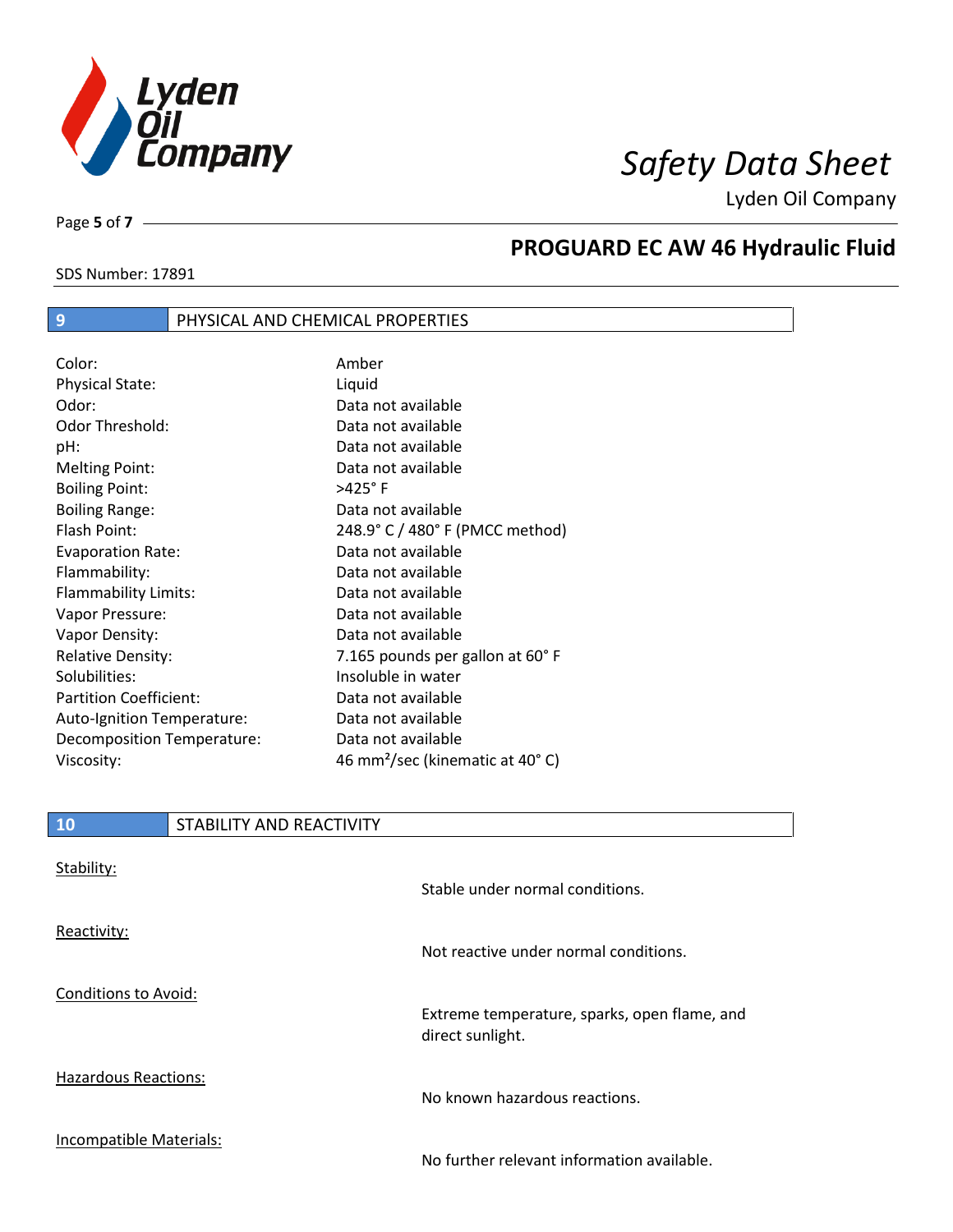

**Oil Company** 

| Page 6 of 7                            |                                                                                                                           | Lyden Oil Company |
|----------------------------------------|---------------------------------------------------------------------------------------------------------------------------|-------------------|
|                                        | <b>PROGUARD EC AW 46 Hydraulic Fluid</b>                                                                                  |                   |
| <b>SDS Number: 17891</b>               |                                                                                                                           |                   |
| Decomposition Products:                |                                                                                                                           |                   |
|                                        | Hazardous decomposition products are not<br>expected to form.                                                             |                   |
| 11<br><b>TOXICOLOGICAL INFORMATION</b> |                                                                                                                           |                   |
| Routes of Exposure:                    |                                                                                                                           |                   |
|                                        | Skin and eye contact are the primary routes of<br>exposure although exposure may occur following<br>accidental ingestion. |                   |
| <b>Exposure Effects:</b>               |                                                                                                                           |                   |
|                                        | Repeated skin contact may cause dermatitis or an<br>oil acne.                                                             |                   |
| <b>Measures of Toxicity:</b>           | No test data available.                                                                                                   |                   |
| Carcinogenic/Mutagenic Precautions:    |                                                                                                                           |                   |
|                                        | Non-carcinogenic and not expected to be<br>mutagentic.                                                                    |                   |
| 12<br><b>ECOLOGICAL INFORMATION</b>    |                                                                                                                           |                   |
| <b>Ecological Precautions:</b>         |                                                                                                                           |                   |
|                                        | Avoid exposing to the environment.                                                                                        |                   |
| <b>Ecological Effects:</b>             | No specific environmental or aquatic data available.                                                                      |                   |
| 13<br>DISPOSAL CONSIDERATIONS          |                                                                                                                           |                   |
| <b>Disposal Methods:</b>               |                                                                                                                           |                   |

Dispose of waste material in accordance with all local, state, and federal requirements.

Disposal Containers:

Use properly approved container for disposal.